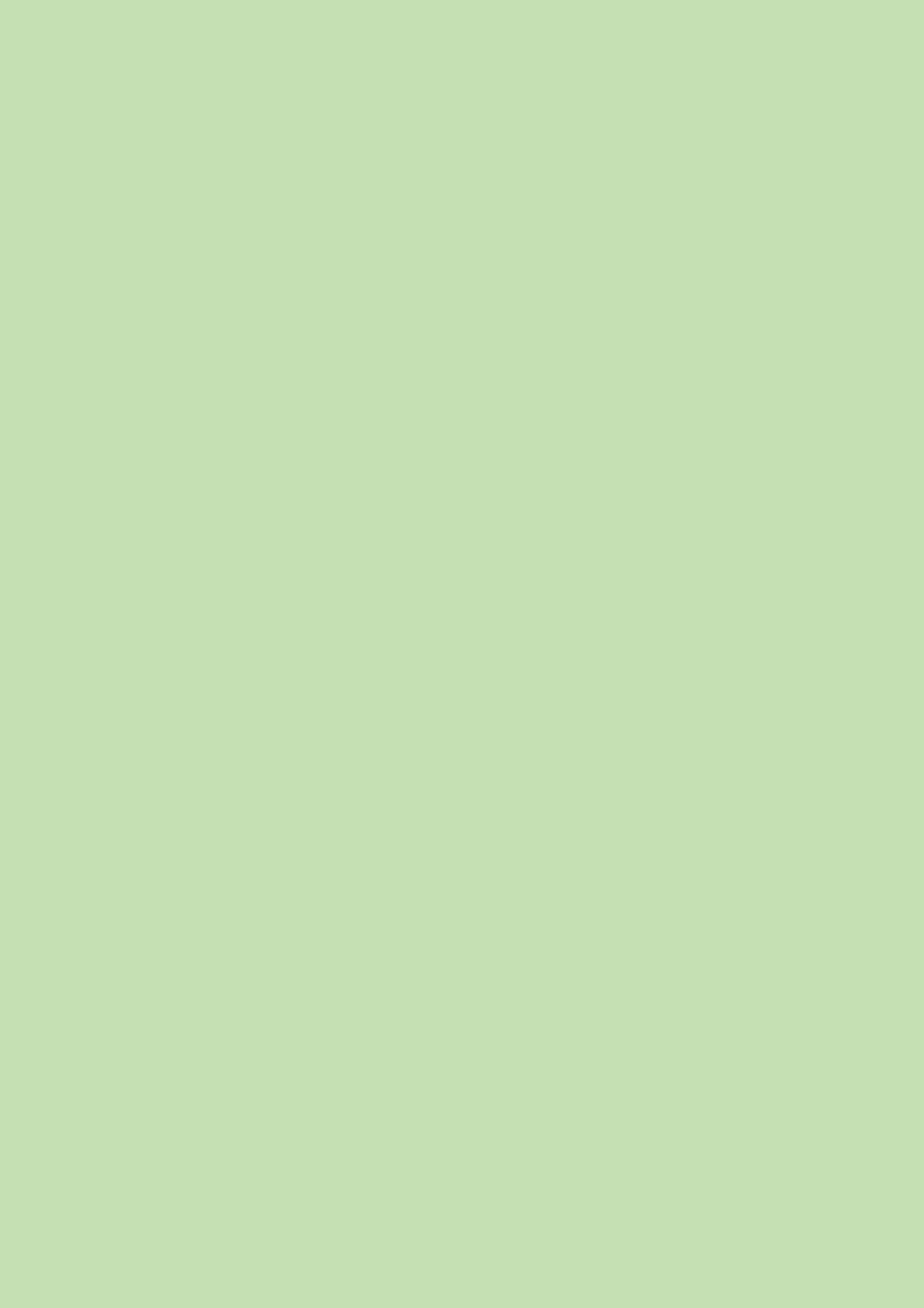#### **CHAPTER-IV**

#### **QUALITY OF ACCOUNTS AND FINANCIAL REPORTING PRACTICES**

A sound internal financial reporting system with relevant and reliable information significantly contributes to efficient and effective governance by the State Government. Compliance with financial rules, procedures and directives as well as the timeliness and quality of reporting on the status of such compliance is, thus, one of the attributes of good governance. Reports on compliance and controls, if effective and operational, assist the Government in meeting its basic stewardship responsibilities, including strategic planning and decision-making.

#### **Issues related to completeness of accounts**

#### **4.1 Funds outside Consolidated Fund or Public Account of the State**

Section 115 (1) of Constitution of erstwhile State of Jammu & Kashmir subject to the provisions of Section 116 *ibid*, provides that all revenues received by the Government, all loans raised by that Government by the issue of treasury bills, loans or ways and means advances and all moneys received by that Government in repayment of loans shall form one consolidated fund to be entitled "the Consolidated Fund of the State. Section 115 (2) of Constitution of erstwhile State of Jammu & Kashmir provides that all other public moneys received by or on behalf of the Government of a State shall be credited to the public account of the State, as the case may be.

The Water Usage Charges are being levied at 05 paisa to 25 paisa per  $cu.m.^1$  of water on Hydel power generating companies under the provisions of the Jammu and Kashmir Water Resources (Regulation and Management) Act, 2010 amended on 25 October 2012 and 27 October 2014. Under the Act, a Fund was to be constituted as an account number in the Jammu and Kashmir Bank or allotted a proper account head. The amount realised as water usage charges was to be deposited in the account/head so created, and utilised for establishment of Hydroelectric and Multi-purpose Hydro Electric Projects and for buying back Hydroelectric Power Projects already established in the State and purchase of power. As on 30 October 2019 an amount of  $\bar{z}4.53$  crore on account of water usage charges/interest was in the Water Usage Fund Account (Saving Bank Account) which remained out of Consolidated Fund of the State.

The Government of Jammu and Kashmir vide Notification No. SRO 232 dated 17-07-2006 notified J&K Building and Other Construction Workers Rules (RE&CS), 2006. Accordingly, the State Government vide Notification No. 274 dated 31-07-2007 constituted the J&K Building and Other Construction Workers Board which was reconstituted vide SRO No. 439 dated 01-12-2010. Accordingly, Building and Other Construction Workers Cess Act, 1996 and Building and Other Construction Workers Cess Rules 1998 have become operative in whole of Jammu and Kashmir State. Section 3 of the Cess Act, 1996 provides mandatory levy and collection of cess on the cost of construction works and provided that the cess shall be levied at one *per cent* of the cost

l

<sup>1</sup> Cubic meter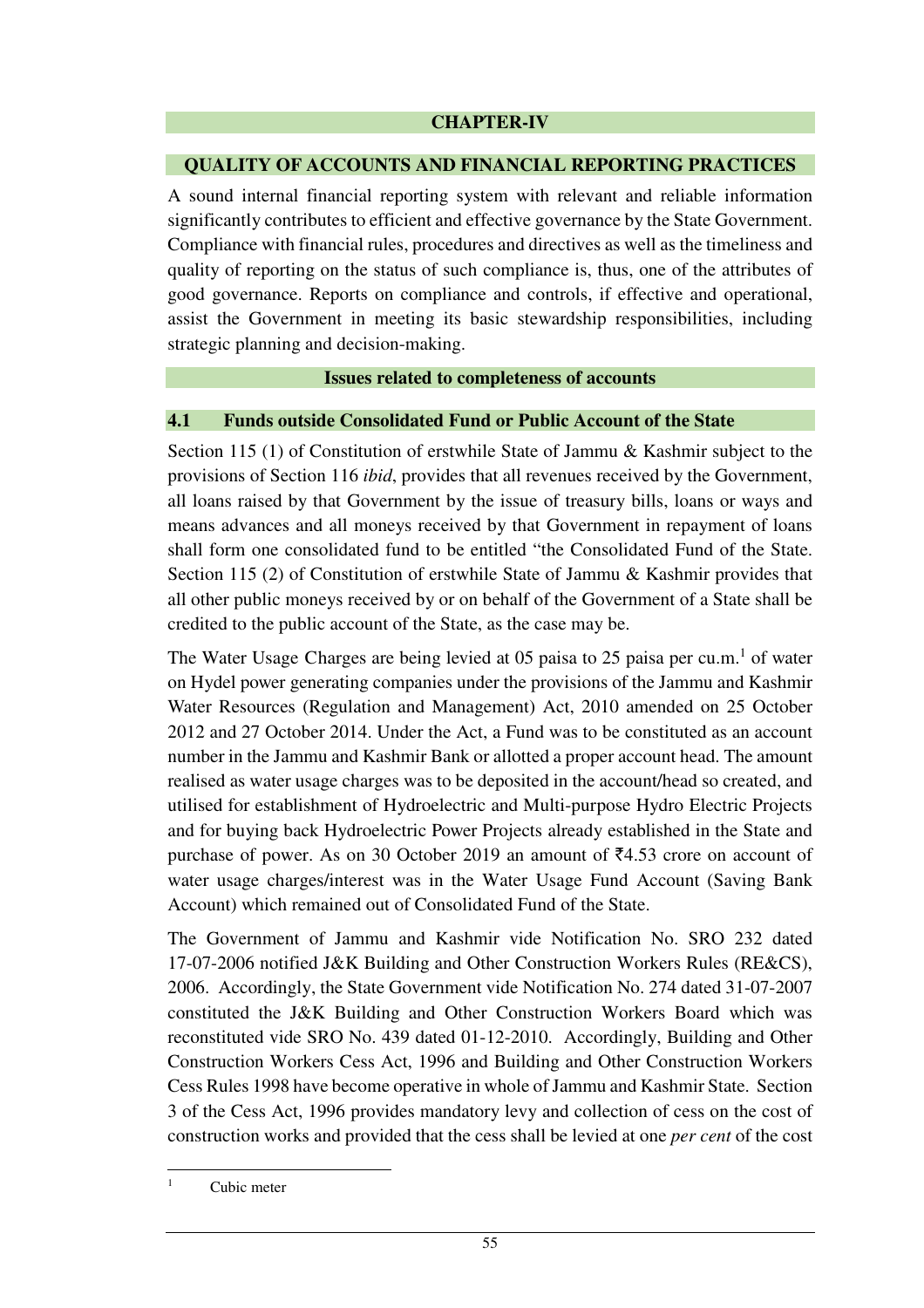of construction incurred by an employer which shall exclude the cost of land and any compensation paid or payable to a worker or his kin under the Workmen Compensation Act, 1923.

In J&K, the amount so deducted on account of Labour Cess is being kept in the Official Bank Account in the name of Secretary, J&K Building and Other Construction Workers Welfare Board and remains outside the Government Account. The closing balance of Labour Cess as on 30 October 2019 is ₹649.61crore.

#### **4.2 Loans of State Government not being credited to Consolidated Fund**

During 2019-20 loan of ₹0.95 crore was released by Rural Electrification Corporation to Power Grid Corporation of India Limited, for implementation of Rajiv Gandhi Grameen Vidyutikaran Yojana/Deen Dayal Upadhyay Gram Jyoti Yojana in State. Out of the above loan, an amount of  $\bar{\tau}$ 0.23 crore was received during the period 01 April 2019 to 30 October 2019. This off budget borrowing of ₹0.23 crore has remained out of Consolidated Fund of State for the period 01 April 2019 to 30 October 2019.

#### **4.3 Creation of liability due to less payment on account of Power purchase**

The function of electricity supply to consumers is handled departmentally in the State, Hence, the receipts and expenditure on procurement and supply of electricity forms part of the State Government accounts. As on 30 October 2019, the State Government has cumulative unpaid bills on account of power to the tune of  $\text{\textdegree}6,404$  crore which is a clear cut case of deferred liability.

# **4.4 Non-discharge of liability in respect of interest towards interest bearing deposits**

The Government has a liability to provide and pay interest on the balances in the Interest-bearing Deposits (Major Heads of Accounts 8338 to 8342).

#### **Table 4.1: Non-discharge of liability in respect of interest towards interest bearing deposits**

|                                |                                 | $( \bar{z}$ in crore)         |
|--------------------------------|---------------------------------|-------------------------------|
| Name of the Interest           | <b>Balance as on 30 October</b> | <b>Amount of Interest not</b> |
| bearing deposit                | 2019                            | provisioned                   |
| <b>State Disaster Response</b> | 1,271.48                        | 0.08                          |
| Fund                           |                                 |                               |

There was an un invested balance of ₹892.25 crore under interest bearing Reserve Funds (SDRF) at the beginning of the year 2019-20 (01 April 2019 to 30 October 2019). Against the accrued interest of  $\bar{\xi}$ 34.46 crore ( $\bar{\xi}$ 29.47 crore on opening balance of ₹892.25 crore and ₹4.99 crore on delayed transfer), the State Government transferred an amount of ₹34.38 crore resulting in short transfer of ₹ 0.08 crore accrued interest ending 30 October 2019.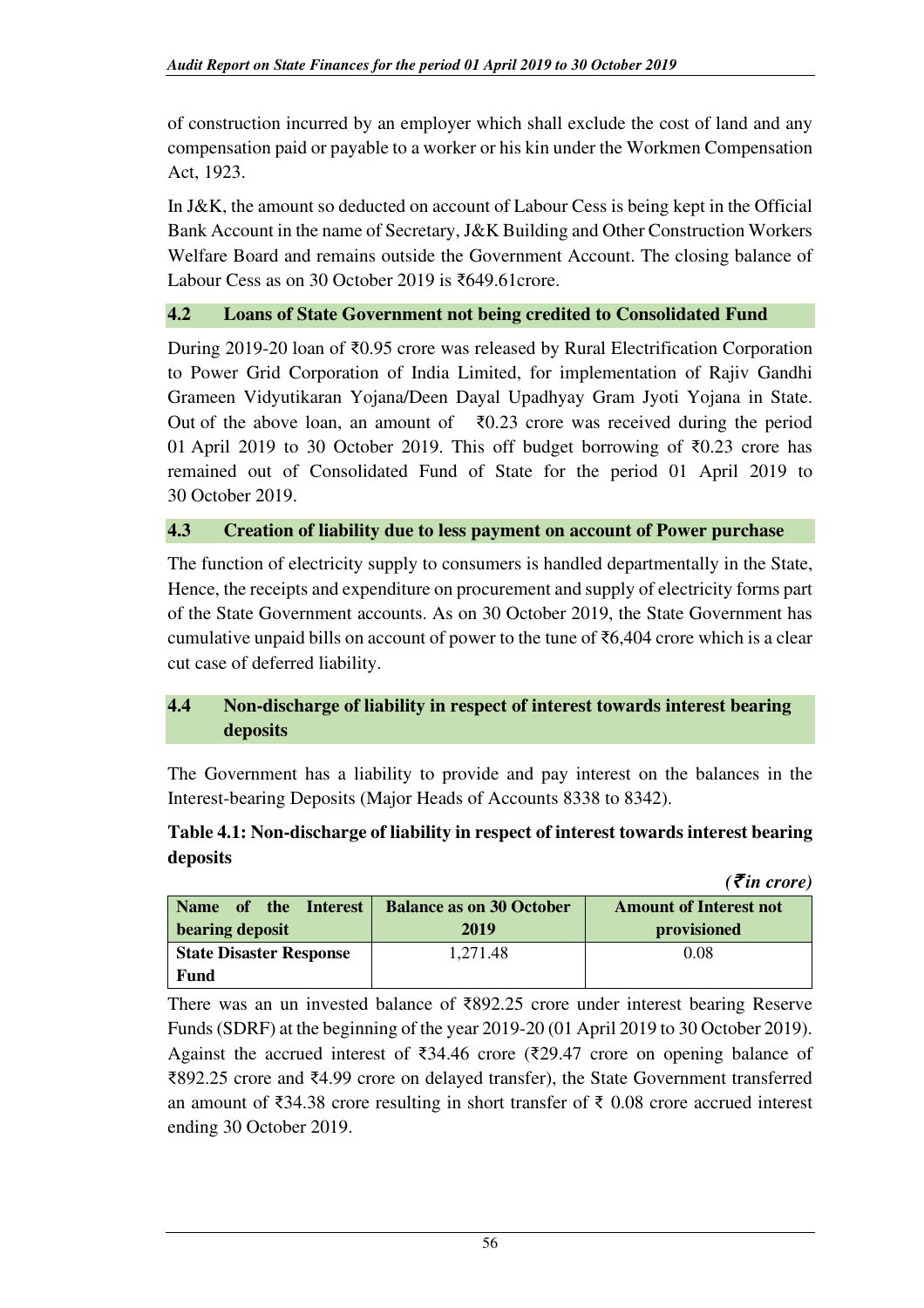$(\mathcal{F}$ *in crore)* 

#### **4.5 Funds transferred directly to State Implementing Agencies**

During 2019-20 (01 April 2019 to 30 October 2019) an amount of ₹15,643 crore was routed through State Budget as grants by the Government of India. In addition, an amount of ₹ 1,059.50 crore was transferred directly to implementing agencies out of which an amount of ₹349.66 crore (*Appendix 4.1*) was transferred to various Government departments of Jammu & Kashmir Government and ₹709.84 crore to various Autonomous Bodies/other entities of the Government. These funds are outside the Budgetary and Accounting system of the State Government. The schemes where direct funding is more than ₹100 crore during the period 01 April 2019 to 30 October 2019 are given below:

**Table 4.2: Funds transferred by Government of India directly to State implementing agencies** 

|                |                            |                                 | N th croier             |
|----------------|----------------------------|---------------------------------|-------------------------|
| Sl. No.        | Name of the Schemes of     | Name of the Implementing        | Government of India     |
|                | <b>Government of India</b> | <b>Agencies</b>                 | releases during 2019-20 |
|                |                            |                                 | (01/04/2019<br>to       |
|                |                            |                                 | 30/10/2019)             |
|                | Central Assistance for     | Chenab Valley Power             | 283.00                  |
|                | Pakul Dul HEP (Hydro       | Projects Pvt. Ltd.              |                         |
|                | Electric Project)<br>under |                                 |                         |
|                | J&K PMDP Grant to          |                                 |                         |
|                | Chenab Valley Power        |                                 |                         |
|                | Projects                   |                                 |                         |
| $\mathfrak{D}$ | Pradhan Mantri Kisan       | of<br>Agriculture<br>Department | 300.47                  |
|                | Samman Nidhi               | Production                      |                         |

#### **4.6 Deposits of Local Funds**

State Panchayati Raj Act provides that Block Development Council and Halqa Panchayat would maintain Block Development Council Fund and Halqa Panchayat Fund respectively (under Major Head 8448-Deposits of Local Funds-109-Panchayat Bodies Funds) which would include all the money realised or realisable under the Act and all money otherwise received by the PRIs, such as grants received from Government and its own revenue, which includes tax and non-tax receipt of a Panchayat. The Acts also envisages that the Municipal Fund is to be held by the Municipality. All the money realised or realisable under this act and all money otherwise received by the Municipalities are kept in the Municipal Fund under the Major Head 8448- Deposits of Local Funds-102-Municipal Funds. The Panchayat Fund has remained in operative since more than ten years.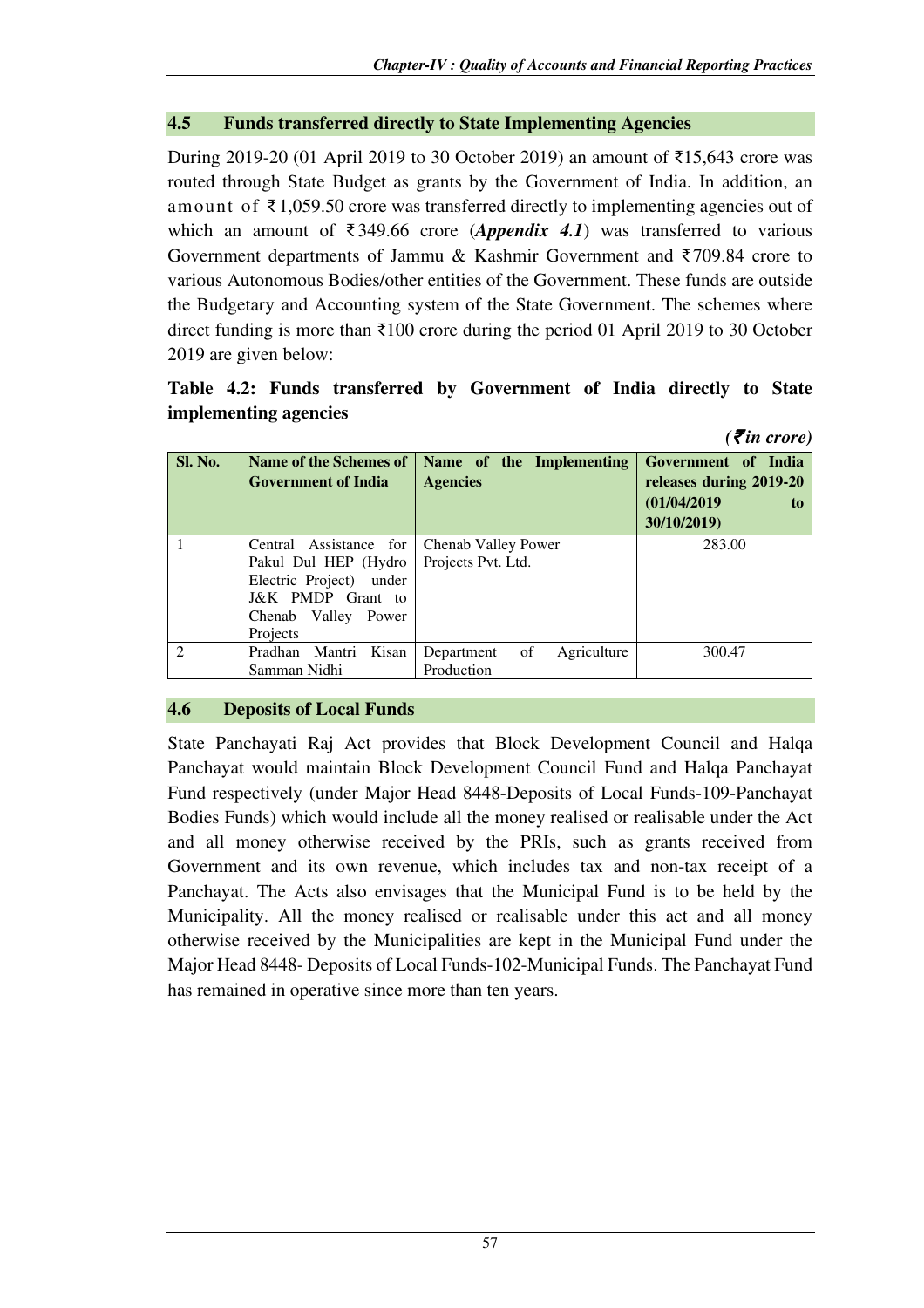|                  |                 |                        |                 |         | $( \bar{\mathbf{\xi}}$ in crore)            |
|------------------|-----------------|------------------------|-----------------|---------|---------------------------------------------|
| Year             |                 |                        | 2017-18         | 2018-19 | 2019-20<br>$(01/04/2019)$ to<br>30/10/2019) |
| Panchayat        | $(8448 -$       | <b>Opening Balance</b> | 0.27            | 0.27    | 0.27                                        |
| Fund             | 109)            | Receipt                | N <sub>il</sub> | Nil     | Nil                                         |
|                  |                 | Expenditure            | N <sub>il</sub> | Nil     | N <sub>il</sub>                             |
|                  |                 | <b>Closing Balance</b> | 0.27            | 0.27    | 0.27                                        |
| <b>Municipal</b> | (8448-          | <b>Opening Balance</b> | 234.17          | 244.09  | 198.05                                      |
| Fund             | 102)<br>Receipt |                        | 466.99          | 557.15  | 207.44                                      |
|                  |                 | Expenditure            | 457.07          | 603.19  | 272.10                                      |
|                  |                 | <b>Closing Balance</b> | 244.09          | 198.05  | 133.39                                      |

# **Table 4.3: Deposits of Local Funds**

#### **Issues related to transparency**

#### **4.7 Delay in submission of Utilisation Certificates**

In terms of Para 10.19 of the Jammu and Kashmir Financial Code Vol-I, in cases in which conditions are attached to the utilisation of a grant in the form of a specification of a particular object of expenditure or the time within which the money must be spent or otherwise, the departmental officer on whose signature or countersignature the Grants-in-Aid (GIA) Bills are drawn is primarily responsible for certifying to the Accountant General, where necessary, the fulfilment of the conditions attached to the grant, unless there is any special rule or order to the contrary. The certificate shall be furnished within 18 months from the date of sanction of the grant in such form as may be agreed between the Accountant General and the Head of the Department concerned. Grants-in-Aid Bills are required to be drawn on Form F.C 40 of J&K Financial Code Volume-II, but in number of the cases, the State Government is not using the prescribed Form and instead same Bill Form is being used for ACs and GIAs which results in difficulty in distinguishing between AC Bills and GIA Bills.

There are 2,029 number of UCs amounting to  $\overline{5}9354.49$  crore outstanding as on 30 October 2019 for the grants released up to 30 April 2018. The position of outstanding utilisation certificates as on 30 October 2019 for the grants released up to 30 April 2018 is given in **Table 4.4**.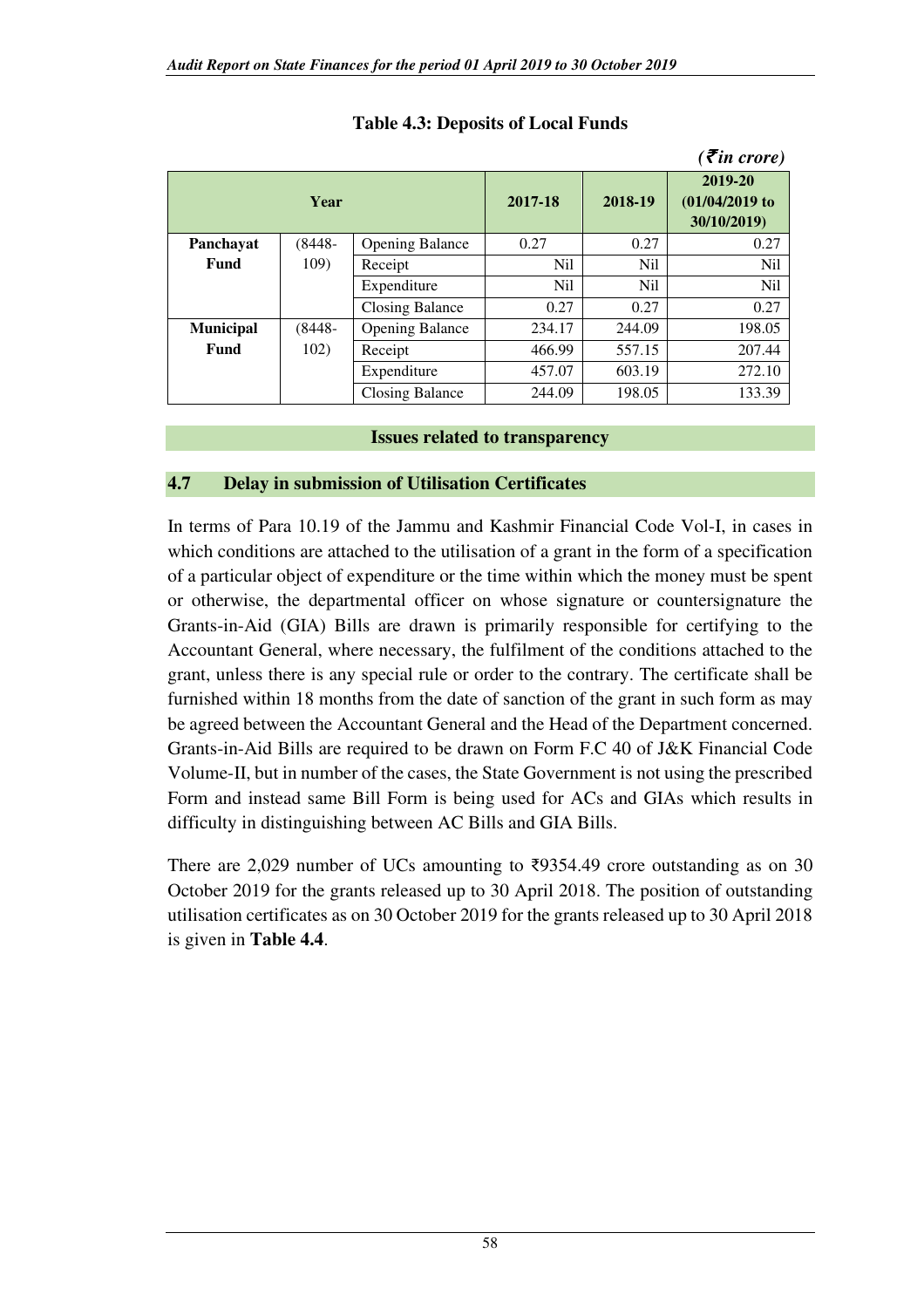|                                 |                        |               |     |                 |          |                  |       | $( \bar{\mathbf{z}}$ in crore) |
|---------------------------------|------------------------|---------------|-----|-----------------|----------|------------------|-------|--------------------------------|
| Year*                           | <b>Opening Balance</b> |               |     | <b>Addition</b> |          | <b>Clearance</b> |       | Due for<br>submission          |
|                                 | No.                    | <b>Amount</b> | No. | Amount          | No.      | Amount           | No.   | Amount                         |
| Up to 2017-18                   | 867                    | 3,424.11      | 547 | 3,261.08        | 44       | 712.20           | 1,370 | 5,972.99                       |
| 2018-19                         | 1,370                  | 5,972.99      | 442 | 2,585.06        | 39       | 366.97           | 1,773 | 8,191.08                       |
| $2019-20$ (up<br>to 30/10/2019) | 1,773                  | 8,191.08      | 256 | 1,163.41        | $\Omega$ | $\Omega$         | 2.029 | 9,354.49                       |

| Table 4.4: Age-wise arrears in submission of Utilisation Certificates |  |  |
|-----------------------------------------------------------------------|--|--|
|-----------------------------------------------------------------------|--|--|

*(\* The year mentioned above relates to "Due year" i,e, after 18 months of actual drawal year)* 

#### **Table 4.5: Year wise break up of outstanding UCs**

|                        |                      | $( \bar{\mathbf{\xi}}$ in crore) |
|------------------------|----------------------|----------------------------------|
| Year                   | <b>Number of UCs</b> | Amount                           |
| 2014-15                | 304                  | 929.90                           |
| 2015-16                | 234                  | 723.27                           |
| 2016-17                | 329                  | 1,770.94                         |
| 2017-18                | 503                  | 2,549.25                         |
| 2018-19                | 403                  | 2,219.48                         |
| 2019-20 (01/04/2019 to | 256                  | 1,161.65                         |
| 30/10/2019)            |                      |                                  |
| <b>Total</b>           | 2,029                | 9,354.49                         |

As is evident from the above table, UCs are outstanding for last many years. Out of the 2,029 UCs outstanding as on 30 October 2019, 304 UCs (15 *per cent)* are pending since the year 2014-15.

# **Chart 4.1: Outstanding UCs in respect of major Departments for the grants paid up to 2018-19**



Department wise breakup of outstanding UCs shows that 86.63 *per cent* of total amount of outstanding UCs pertains to above noted five departments. Out of these the majority (57.93 *per cent*) of outstanding UCs pertains to Education Department only.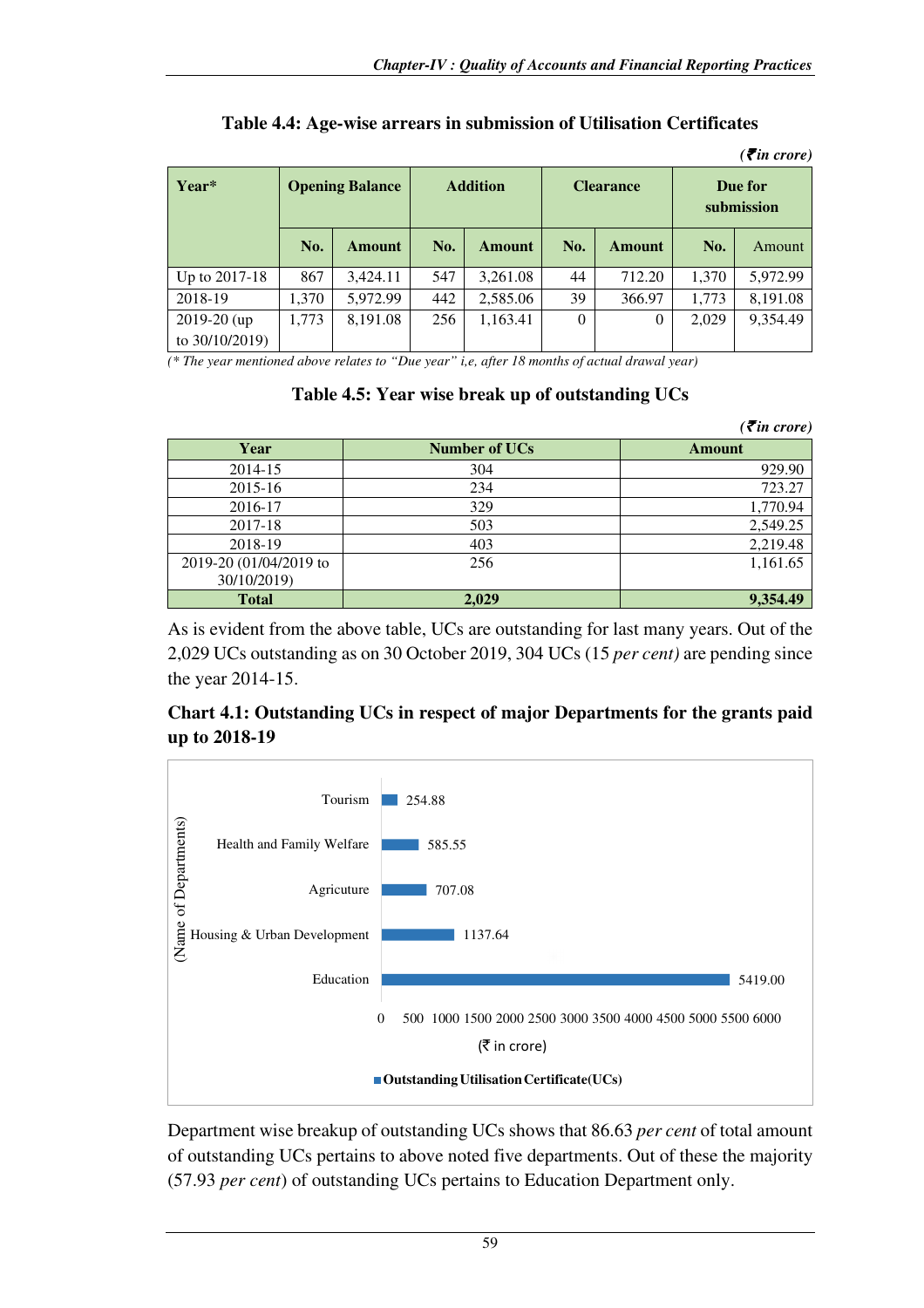Non-submission of the UCs means that the authorities have not explained as to how funds were spent over the years. There is also no assurance that the intended objectives of providing these funds have been achieved. This assumes greater importance if such UCs are pending against Grants-in-Aid meant for capital expenditure. Since Non-submission of UCs is fraught with the risk of misappropriation, it is imperative that the State Government should monitor this aspect closely and hold the concerned persons accountable for submission of UCs in a timely manner.

#### **4.8 Abstract Contingent Bills**

In terms of Para 7.10 of the Jammu & Kashmir Financial Code Vol-I, the bills which are countersigned after payment, are drawn as advance payments on Abstract Contingent (AC) Bills. The subordinate officers are required to submit the DC bill by the end of the month following that in which AC Bill is drawn to the Controlling Officer and the Controlling Officer is required to submit the same to the Accountant General, duly countersigned, within one month of its receipt.

In contravention there to, against a total amount of  $\overline{57,226.48}$  crore comprising 2,298 bills drawn on AC bills by various drawing and disbursing officers up to 31 August 2019, corresponding DC bills were not submitted to the Accountant General (A&E), Jammu & Kashmir. Out of 2,298 number of outstanding AC bills, 1,933 bills amounting to ₹2,341.39 crore pertains to the period up to 2017-18, 249 bills amounting to ₹2,651.13 crore pertains to 2018-19 and the balance 116 bills valuing ₹2,233.96 crore pertains to the year 2019-20 (01 April 2019 to 30 October 2019). There is no assurance that the expenditure of  $\bar{\zeta}2,233.96$  crore during 01 April 2019 to 30 October 2019 has actually been incurred for the purpose for which it was authorised by the Legislature.

| Table 4.6: Year wise progress in submission of DC bills against the AC bills |  |
|------------------------------------------------------------------------------|--|
|------------------------------------------------------------------------------|--|

|                                |       |                 |     |                  |     |                        |       | $( \bar{\mathbf{\mathcal{F}}}$ in crore) |
|--------------------------------|-------|-----------------|-----|------------------|-----|------------------------|-------|------------------------------------------|
| <b>Opening Balance</b><br>Year |       | <b>Addition</b> |     | <b>Clearance</b> |     | <b>Closing Balance</b> |       |                                          |
|                                | No.   | Amount          | No. | <b>Amount</b>    | No. | <b>Amount</b>          | No.   | Amount                                   |
| Up to                          | 1,878 | 1,213.17        | 139 | 1,286.29         | 84  | 158.07                 | 1.933 | 2,341.39                                 |
| 2017-18                        |       |                 |     |                  |     |                        |       |                                          |
| 2018-19                        | 1,933 | 2,341.39        | 276 | 2,719.04         | 27  | 67.91                  | 2.182 | 4,992.52                                 |
| $01/04/2019$ to                | 2,182 | 4,992.52        | 120 | 2,265.81         | 04  | 31.85                  | 2,298 | 7,226.48                                 |
| 30/10/2019                     |       |                 |     |                  |     |                        |       |                                          |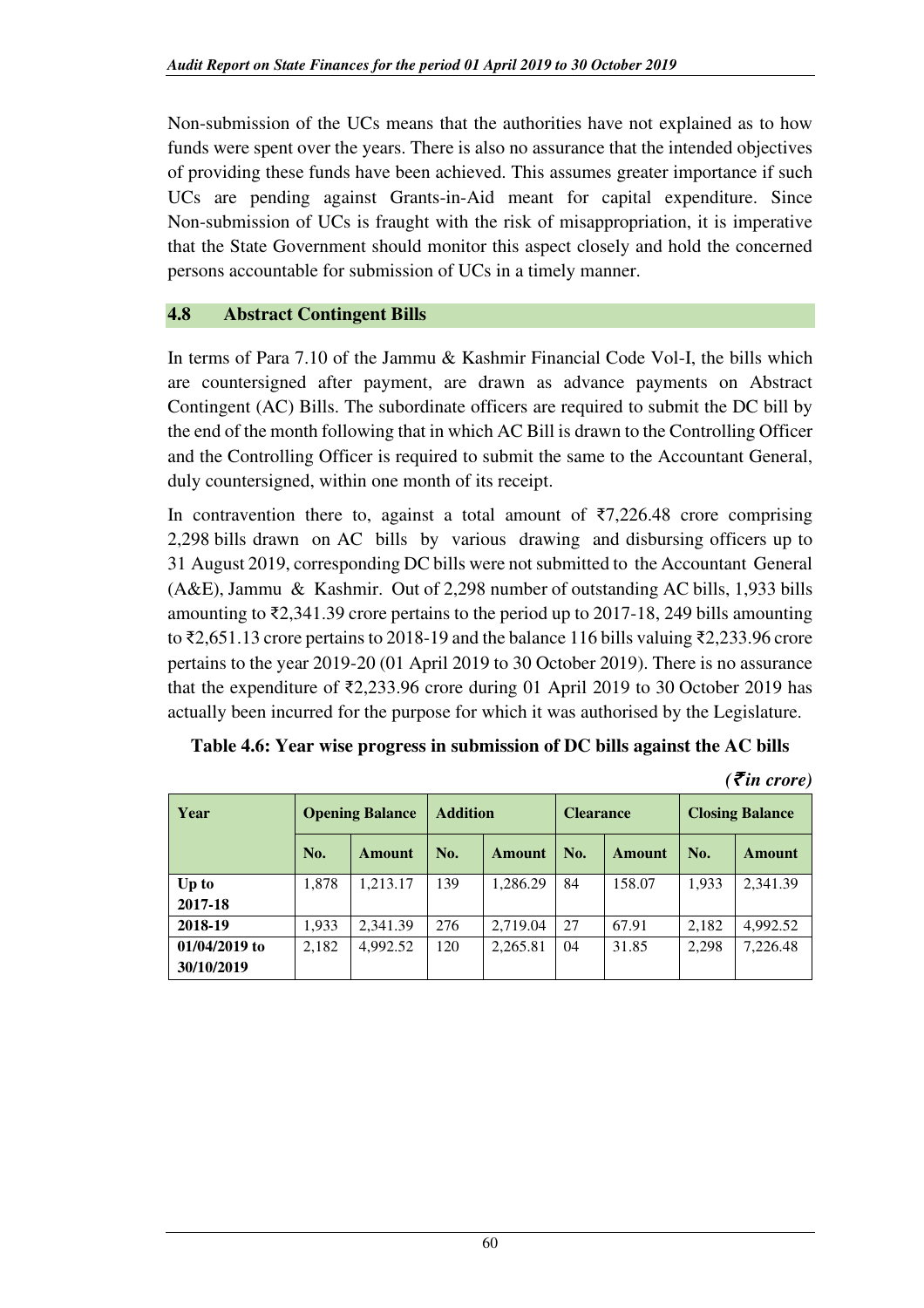Majority of the DC bills were awaited (30 October 2019) from the following departments.



**Chart 4.2: Pending DC Bills in respect of major Departments** 

| Table 4.7: Awaited DC bills from Departments |        |                      |  |  |  |  |  |  |
|----------------------------------------------|--------|----------------------|--|--|--|--|--|--|
| <b>Name of the Department</b>                | Amount | <b>Percentage of</b> |  |  |  |  |  |  |
|                                              |        |                      |  |  |  |  |  |  |

**Table 4.7: Awaited DC bills from Departments** 

| SI.<br>No | <b>Name of the Department</b> | <b>Amount</b><br><b>Outstanding</b><br>$( \bar{\mathbf{z}}$ in crore) | <b>Percentage of total</b><br>outstanding amount of<br>₹7,226.48 crore as on 30<br>Oct. 2019 |
|-----------|-------------------------------|-----------------------------------------------------------------------|----------------------------------------------------------------------------------------------|
| 1.        | Education                     | 2,746.71                                                              | 38.01                                                                                        |
| 2.        | Rural Development             | 2,288.90                                                              | 31.67                                                                                        |
| 3.        | Home                          | 518.11                                                                | 7.17                                                                                         |
| 4.        | Revenue                       | 451.96                                                                | 6.25                                                                                         |
| 5.        | Agriculture                   | 322.07                                                                | 4.46                                                                                         |
| 6.        | Medical                       | 163.34                                                                | 2.26                                                                                         |
| 7.        | Industries                    | 162.76                                                                | 2.25                                                                                         |

*Source: Finance Accounts* 

The department wise breakup of pending DC bills shows that 92.07 *per cent* of total amount of pending DC bills are awaited from above noted seven departments. Education Department and Rural Development Department are major defaulters and have pending DC bills of maximum amount. The matter has continually been brought to the notice of the Government/Finance Department, from time to time. Despite issuance of instructions in this regard by the State Finance Department, the DDOs did not furnish the pending DC bills to the Accountant General (A&E).

Advances drawn and not accounted for increased the possibility of wastage/ misappropriation/malfeasance, etc. The Government may take necessary steps to ensure adjustment of the advances drawn on the contingent bills within the stipulated period as required under the extant rules.

#### **4.9 Indiscriminate use of Minor Head 800**

Minor Head 800 relating to Other Receipts and Other Expenditure is intended to be operated only when the appropriate Minor Head has not been provided in the accounts. Routine operation of Minor Head 800 is to be discouraged, since it renders the accounts opaque.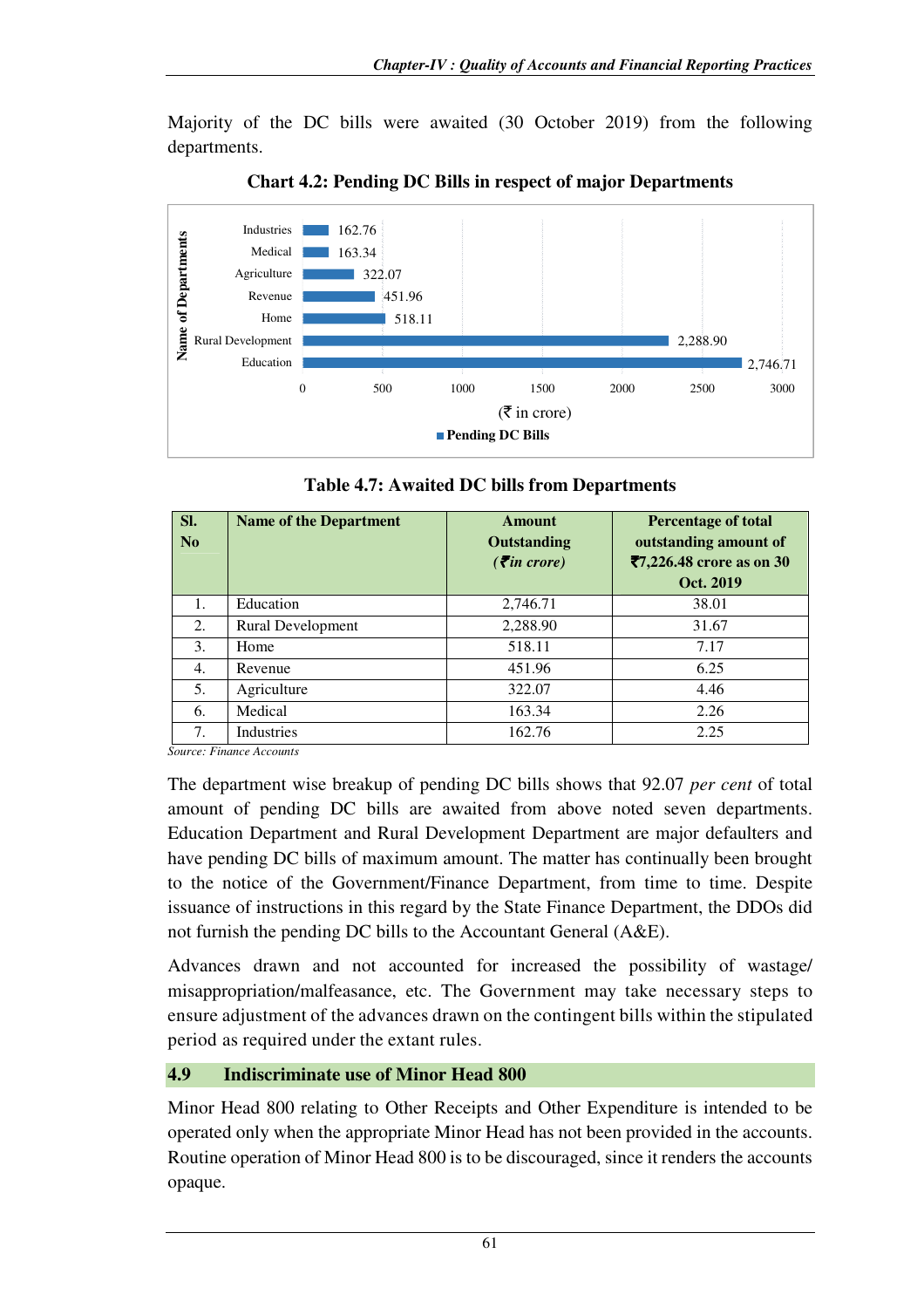During the period from 01 April 2019 to 30 October 2019, ₹2,159.92 crore, including revenue receipt of  $\bar{\tau}$ 1,692.97 crore<sup>2</sup> under 34 Revenue Major Heads of Accounts constituting about 7.19 *per cent* of the total Revenue Receipts of ₹ 30,051.98 crore, was recorded under the Minor Head 800-'Other Receipts'. Similarly, expenditure of ₹1,140.33 crore under 47 Major Heads of Accounts constituting about 3.28 *per cent* of total expenditure of ₹34,766.01 crore was booked under Minor Head 800-'Other Expenditure'. Instances where a substantial proportion (50 *per cent* or more/significant amount) of the receipts and expenditure under a Major Head was classified under the Minor Head 800-Other Receipts/Expenditure are shown in the tables below. Classification of large amounts booked under the Minor Head 800, does not give the fair picture in accounts.

| <b>Major Head</b>                                                 | <b>Total</b><br><b>Expenditure</b><br>including<br><b>Expenditure</b><br>under<br><b>Minor</b><br>Head 800 | <b>Expenditure</b><br>under Minor<br>Head 800 | Percentage<br>of<br><b>Expenditure</b><br>under<br>Minor Head 800 to<br><b>Expenditure</b><br><b>Total</b><br>under the Major Head |
|-------------------------------------------------------------------|------------------------------------------------------------------------------------------------------------|-----------------------------------------------|------------------------------------------------------------------------------------------------------------------------------------|
|                                                                   | $( \bar{\mathbf{\mathcal{F}}}$ in crore)                                                                   |                                               |                                                                                                                                    |
| 2075-Misc. General Services                                       | 1.36                                                                                                       | 1.00                                          | 73.53                                                                                                                              |
| 2250-Other Social Services                                        | 1.74                                                                                                       | 0.92                                          | 52.87                                                                                                                              |
| 4070-Capital Outlay on Other<br><b>Administrative Services</b>    | 1.84                                                                                                       | 1.84                                          | 100.00                                                                                                                             |
| 4216-Capital Outlay on Housing                                    | 76.54                                                                                                      | 76.54                                         | 100.00                                                                                                                             |
| 4217-Capital Outlay on Urban<br>Development                       | 388.07                                                                                                     | 201.06                                        | 51.81                                                                                                                              |
| 4401-Capital Outlay on Crop Husbandry                             | 26.00                                                                                                      | 16.87                                         | 64.88                                                                                                                              |
| 4405-Capital Outlay on Fisheries                                  | 3.51                                                                                                       | 3.51                                          | 100.00                                                                                                                             |
| 4406- Capital Outlay on Forestry and<br>Wildlife                  | 20.52                                                                                                      | 14.12                                         | 68.81                                                                                                                              |
| 4801- Capital Outlay on Power Projects                            | 79.16                                                                                                      | 79.16                                         | 100.00                                                                                                                             |
| 4852-Capital Outlay on Iron and Steel<br>Industries               | 3.14                                                                                                       | 3.14                                          | 100.00                                                                                                                             |
| 5452-Capital Outlay on Tourism                                    | 22.52                                                                                                      | 22.52                                         | 100.00                                                                                                                             |
| 5475- Capital Outlay on Other General<br><b>Economic Services</b> | 91.41                                                                                                      | 91.41                                         | 100.00                                                                                                                             |

**Table 4.8: Significant expenditure booked under Minor Head 800 – Other Expenditure during the period 2019-20 (01 April 2019 to 30 October 2019)** 

<sup>2</sup> Representing ₹987.99 crore collection from consumers, ₹700.00 crore Subsidy by debit to Major Head 2801-"Power" and contra credit to Major Head 0801-"Power" on account of Sale of Power by Electricity Department and ₹4.98 crore Misc. Power receipts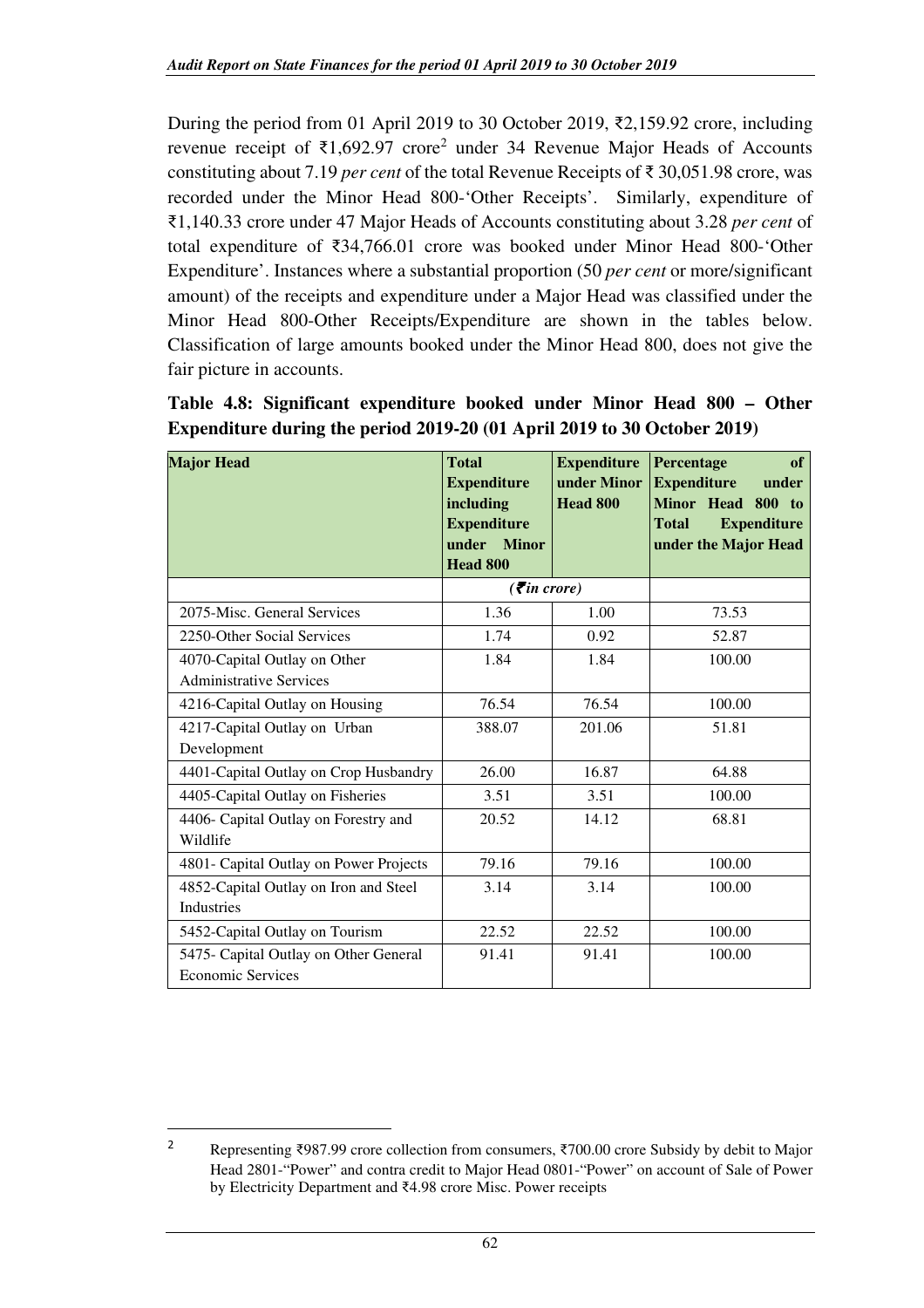| <b>Major Head</b>                  | <b>Total Receipts</b><br>including<br><b>Receipts under</b><br><b>Minor Head 800</b> | <b>Minor Head</b><br>800 | <b>Receipts under Percentage of Receipts</b><br>under Minor Head<br><b>800 to Total Receipts</b><br>under the Major Head |
|------------------------------------|--------------------------------------------------------------------------------------|--------------------------|--------------------------------------------------------------------------------------------------------------------------|
|                                    | $( \bar{\mathbf{z}}$ in crore)                                                       |                          |                                                                                                                          |
| 00029-Land Revenue                 | 86.06                                                                                | 63.87                    | 74.22                                                                                                                    |
| 00049-Interest Receipt             | 9.58                                                                                 | 7.88                     | 82.25                                                                                                                    |
| 0055-Police                        | 39.44                                                                                | 19.83                    | 50.28                                                                                                                    |
| 0059-Public Works                  | 14.31                                                                                | 13.35                    | 93.29                                                                                                                    |
| 0070-Other Administrative Services | 63.38                                                                                | 57.05                    | 90.01                                                                                                                    |
| 0215-Water Supply and Sanitation   | 15.54                                                                                | 7.95                     | 51.16                                                                                                                    |
| 0235-Social Security and Welfare   | 12.71                                                                                | 12.71                    | 100.00                                                                                                                   |
| 0408-Food, Storage and Warehousing | 10.97                                                                                | 10.97                    | 100.00                                                                                                                   |
| 0701-Major and Medium Irrigation   | 215.93                                                                               | 215.78                   | 99.93                                                                                                                    |
| 0702-Minor Irrigation              | 4.77                                                                                 | 4.77                     | 100.00                                                                                                                   |
| 0801-Power                         | 1,692.97                                                                             | 1,692.97                 | 100.00                                                                                                                   |

**Table 4.9: Significant receipts booked under Minor Head 800 – Other Receipts during the period 2019-20 (01 April 2019 to 30 October 2019)** 

The Government may consider depicting the amounts received and expenditure incurred under various schemes distinctly, instead of clubbing the Receipts and Expenditure of major schemes under the Minor Head 800-Other Expenditure and 800-Other Receipts, for better clarity in Accounts.

#### **Issues related to measurement**

#### **4.10: Outstanding balance under Major Suspense and DDR heads**

The Finance Accounts reflect the net balances under Suspense and Remittance Heads. The outstanding balances under these heads are worked out by aggregating the outstanding debit and credit balances separately under various heads.

| <b>Minor Head</b>                                                                                                                    | 2017-18 |       | 2018-19        |        |        | 2019-20 (01/04/2019 to<br>30/10/2019) |        |                |                       |
|--------------------------------------------------------------------------------------------------------------------------------------|---------|-------|----------------|--------|--------|---------------------------------------|--------|----------------|-----------------------|
|                                                                                                                                      | Dr      | Cr    | Net<br>(Dr/Cr) | Dr     | Cr     | <b>Net</b><br>(Dr/Cr)                 | Dr     | $\mathbf{C}$ r | <b>Net</b><br>(Dr/Cr) |
| $(5 \text{ in } \text{core})$<br>8658-Suspense Account-                                                                              |         |       |                |        |        |                                       |        |                |                       |
| 101-PAO<br>Suspense                                                                                                                  | 328.04  | 54.72 | 273.32<br>(Dr) | 378.28 | 67.42  | 310.86<br>(Dr)                        | 403.73 | 64.46          | 339.27<br>(Dr)        |
| 102-Suspense<br>Account<br>(Civil)                                                                                                   | 159.33  | 69.81 | 89.52<br>(Dr)  | 375.41 | 282.81 | 92.60<br>(Dr)                         | 368.02 | 288.91         | 79.11<br>(Dr)         |
| $112-Tax$<br>Deducted at<br>Source (TDS)<br>Suspense)                                                                                |         | 1.05  | 1.05<br>(Cr)   |        | 444.43 | 444.43<br>(Cr)                        |        | 109.97         | 109.97<br>(Cr)        |
| 8782-Cash Remittance and Adjustments between officers rendering Accounts to the same Accountant<br><b>General/Accounts Officers-</b> |         |       |                |        |        |                                       |        |                |                       |

**Table 4.10: Balances under Suspense and Remittances**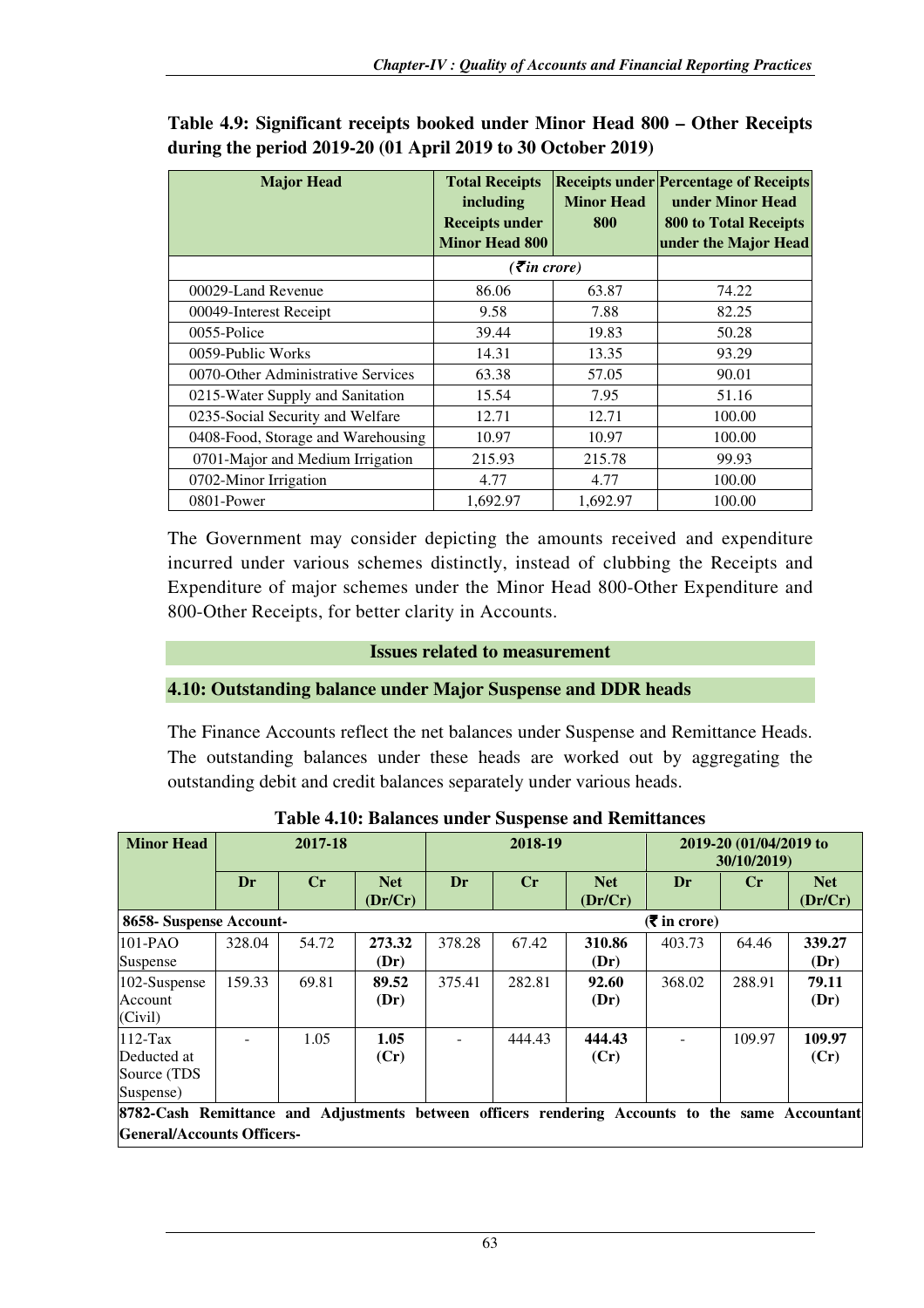| <b>Minor Head</b>     | 2017-18  |          | 2018-19               |                          |          | 2019-20 (01/04/2019 to<br>30/10/2019) |          |          |                       |
|-----------------------|----------|----------|-----------------------|--------------------------|----------|---------------------------------------|----------|----------|-----------------------|
|                       | Dr       | Cr       | <b>Net</b><br>(Dr/Cr) | Dr                       | Cr       | <b>Net</b><br>(Dr/Cr)                 | Dr       | $C_{r}$  | <b>Net</b><br>(Dr/Cr) |
| 102-Public            | 1,077.23 | 1,493.16 | 415.93                | 1,278.83                 | 1,739.25 | 460.42                                | 1,278.83 | 1,739.25 | 460.42                |
| Works                 |          |          | (Cr)                  |                          |          | (Cr)                                  |          |          | (Cr)                  |
| Remittances           |          |          |                       |                          |          |                                       |          |          |                       |
| 103-Forest            | 107.26   | 160.12   | 52.86                 | 107.26                   | 160.12   | 52.86                                 | 53.36    | 0.50     | 52.86                 |
| Remittances           |          |          | (Cr)                  |                          |          | (Cr)                                  |          |          | (Cr)                  |
| $110$ -Misc.          |          | 68.49    | 68.49                 | $\overline{\phantom{a}}$ | 2,028.24 | 2,028.24                              |          | 2,109.99 | 2,109.99              |
| Remittances           |          |          | (Cr)                  |                          |          | (Cr)                                  |          |          | (Cr)                  |
| 8793-Inter-           | 1.95     | 0.24     | 1.71                  | 5.04                     | 0.22     | 4.82                                  | 4.02     | 0.22     | 3.80                  |
| <b>State Suspense</b> |          |          | (Dr)                  |                          |          | (Dr)                                  |          |          | (Dr)                  |
| Account               |          |          |                       |                          |          |                                       |          |          |                       |

Transactions which initially arise in the State Treasuries but are adjustable by the PAO/ Defence are placed under suspense for eventual adjustments. An amount of ₹317.68 crore and ₹11.54 crore, paid by the State Treasuries on behalf of the Central Pension Accounting Officer, New Delhi and Controller of Defence Accounts, respectively, ending October 2019 are major amounts adjustable in the accounts of the State Government due to non-submission of vouchers to the respective quarters by the treasuries or non-response from the Central Pay & Accounts Office, New Delhi & Controller Defence Accounts Pension, Allahabad. The matter needs to be actively pursued with the departments concerned as huge amounts are reimbursable to the State.

#### **4.11 Non-reconciliation of Departmental figures**

To enable Controlling Officers of the Departments to exercise effective control over spending to keep it within the budget grants and to ensure accuracy of their accounts, the State Financial Rules stipulate that receipts and expenditure during the financial year recorded in their books be reconciled by them every month with that recorded in the books of the Accountant General (A&E). Reconciliation and verification of figures is an important tool of financial management. Failure to exercise/adhere to the codal provisions and executive instructions in this regard not only results in misclassification and incorrect booking of receipts and expenditure in the accounts, but also defeats the very objective of budgetary process.

| Year         | <b>Total No. of</b><br><b>Controlling</b><br><b>Officers</b> | <b>Fully Reconciled</b> | <b>Partially</b><br><b>Reconciled</b> | <b>Not reconciled</b><br>at all |
|--------------|--------------------------------------------------------------|-------------------------|---------------------------------------|---------------------------------|
|              |                                                              | <b>Receipts</b>         |                                       |                                 |
| 2017-18      | 353                                                          | 197                     | Nil                                   | 156                             |
| 2018-19      | 371                                                          | 302                     | N <sub>i</sub> l                      | 69                              |
| $2019 - 20*$ | 404                                                          | 226                     | N <sub>i</sub> l                      | 178                             |
|              |                                                              | <b>Expenditure</b>      |                                       |                                 |
| 2017-18      | 353                                                          | 197                     | N <sub>i</sub> l                      | 156                             |
| 2018-19      | 371                                                          | 302                     | Nil                                   | 69                              |
| 2019-20*     | 404                                                          | 226                     | Nil                                   | 178                             |

| Table 4.11: Status of Reconciliation of Receipts and Expenditure figures |
|--------------------------------------------------------------------------|
|--------------------------------------------------------------------------|

*\*Period of account 01/04/2019 to 30/10/2019*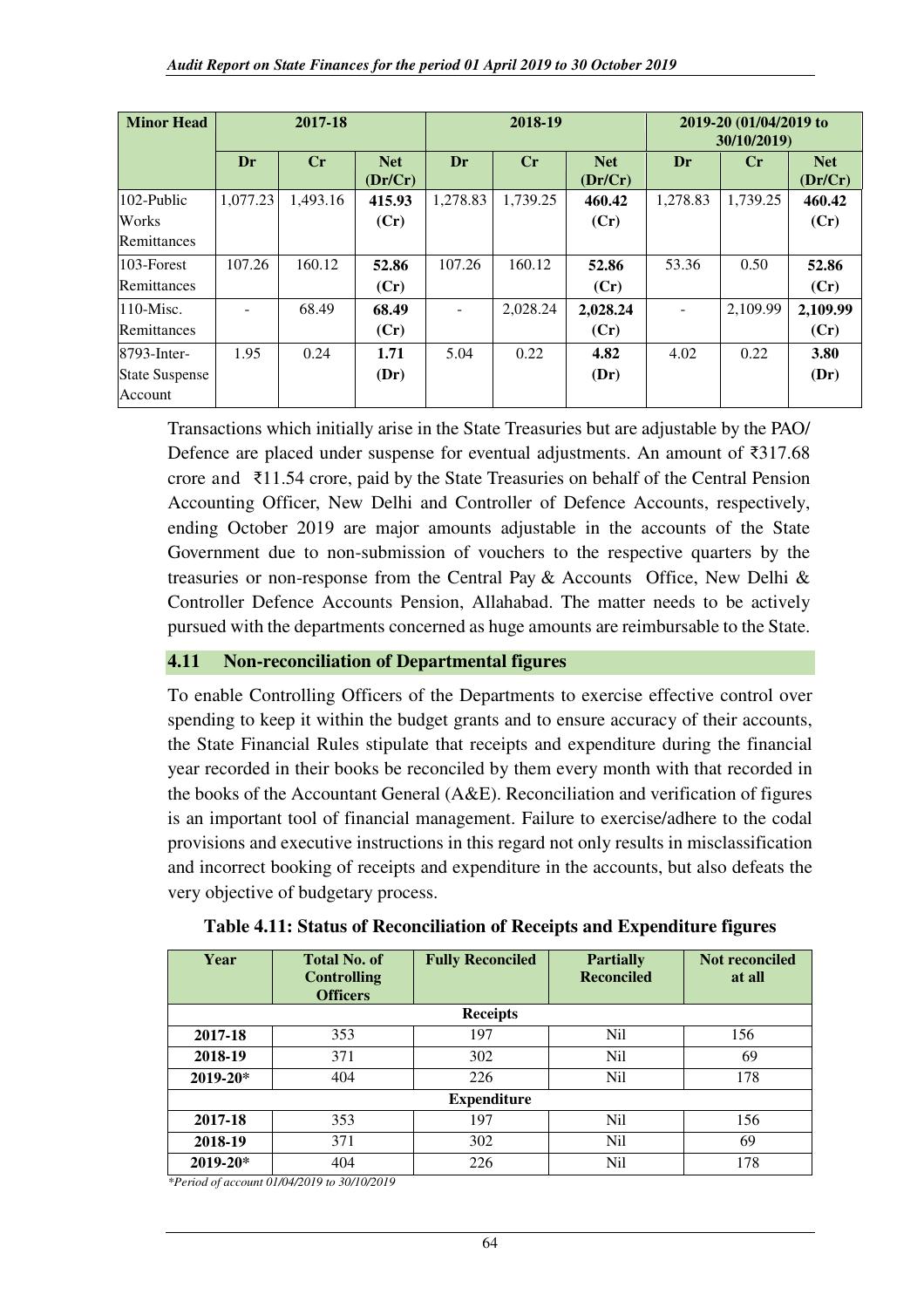During 2019-20 (01 April 2019 to 30 October 2019) reconciliation and verification of receipt and expenditure figures in respect of 178 (44 *per cent*) controlling officers was not done. Government needs to improve the reconciliation mechanism to ensure effective control over spending and accuracy of the accounts.

### **4.12 Reconciliation of Cash Balances**

The balance against 'Deposits with Reserve Bank' represents the balance according to Government Accounts, which include Government settlements advised to the Reserve Bank of India up to 10 Nov 2019. There is a net difference of ₹83.32 crore (Credit) between the figures as reflected in the accounts ( $\bar{\tau}$  4,69.74 crore (Cr)) and that intimated by the Reserve Bank of India ( $\overline{(55,53.06)}$  crore (Dr)). The difference is under reconciliation with RBI as well as the Government (October 2020).

#### **Issues related to disclosure**

# **4.13 Compliance with Accounting Standards**

As per article 150 of the Constitution of India, the President of India may, on the advice of the Comptroller and Auditor General of India, prescribe the form of accounts of the Union and of the States. Further, the Comptroller and Auditor General of India set up a Government Accounting Standards Advisory Board (GASAB) in 2002, for formulating standards for government accounting and financial reporting, to enhance accountability mechanisms. On the advice of the Comptroller and Auditor General of India, the President of India has so far notified three Indian Government Accounting Standards (IGAS). Compliance to these Accounting Standards by the Government of Jammu & Kashmir in 2019-20 (01 April 2019 to 30 October 2019) and deficiencies therein are given in **Table 4.12**.

| SI.<br>No.     | <b>Accounting</b><br><b>Standards</b>                                     | <b>Essence of IGAS</b>                                                                                                                                                                          | <b>Compliance</b><br>by State<br><b>Government</b>                | <b>Impact of deficiency</b>                                                                                                                                                                                                                                   |
|----------------|---------------------------------------------------------------------------|-------------------------------------------------------------------------------------------------------------------------------------------------------------------------------------------------|-------------------------------------------------------------------|---------------------------------------------------------------------------------------------------------------------------------------------------------------------------------------------------------------------------------------------------------------|
| $\mathbf{1}$ . | $IGAS-2$ :<br>Accounting<br>and<br>Classification<br>of Grants-in-<br>Aid | To prescribe the<br>principles for<br>accounting and<br>classification of<br>Grants-in-aid in the<br><b>Financial Statements</b><br>of Government both<br>as a grantor as well<br>as a grantee. | Not complied<br>(Statement<br>10 of Finance<br>Accounts)          | (i) Certain Grants-in-Aid to<br>be classified under Revenue<br>Section have been classified<br>under Capital Section<br>(ii) Information has not<br>been furnished in respect of<br>Grants in Aid given in kind<br>by the State Government<br>(October 2019). |
| 2.             | <b>IGAS-3:</b><br>Loans and<br>Advances<br>made by<br>Government          | To ensure adequate<br>disclosure on loans<br>and advances made<br>by the Government<br>consistent with best<br>international<br>practices                                                       | Not complied<br>(Statement 7<br>and 18 of<br>Finance<br>Accounts) | Details of recoveries in<br>arrears and accrued interest<br>thereon not furnished by<br>State Government.                                                                                                                                                     |

**Table 4.12: Compliance to Accounting Standards**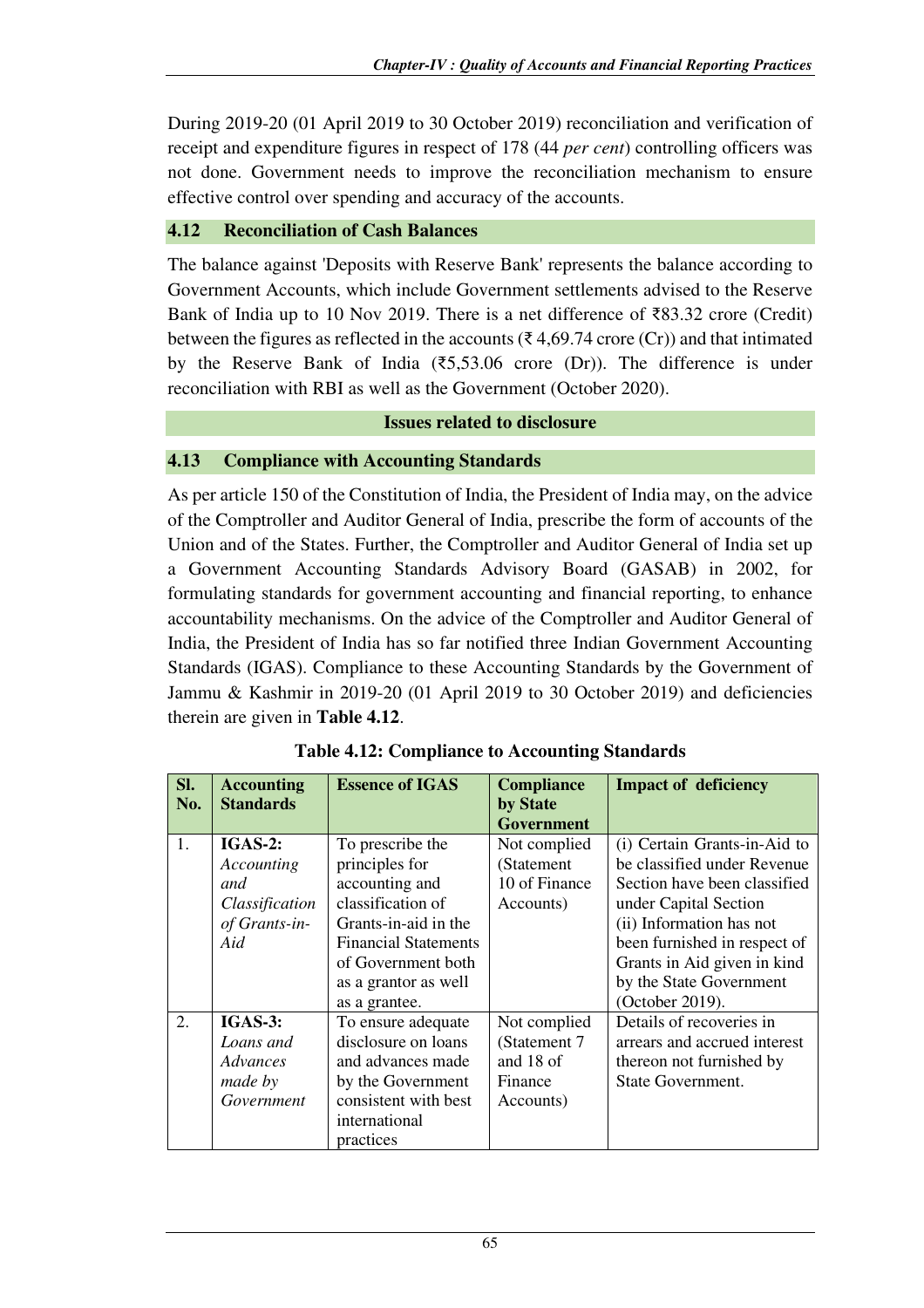#### **4.14 Submission of Accounts/Separate Audit Reports of Autonomous Bodies**

A total 811 number of annual accounts of 56 Autonomous Bodies to be audited under Section 14 of the CAG's (DPC) Act 1971 were awaited from these Autonomous Bodies **(detailed in Appendix 4.2)** as on October 2019. The matter has been taken up with these bodies time and again for submission of annual accounts for audit.

Certification audit of accounts of Autonomous Bodies (AB's) set up by the State Government is conducted under Section 19(3) and 20(1) of Comptroller and Auditor General of India (DPC) Act 1971. The AB's coming under the audit purview as per the above section are required to submit the annual accounts to audit before 30 June every year. In respect of ten Autonomous Bodies which were to render annual accounts to C&AG, 84 number of accounts were not rendered for the period ranging between one to 24 years as tabulated below:

|            |                                                                                                |                                           | $( \bar{\mathbf{z}}$ in crore) |
|------------|------------------------------------------------------------------------------------------------|-------------------------------------------|--------------------------------|
| SI.<br>No. | <b>Name of Body/Authority</b>                                                                  | <b>Accounts pending</b><br>for the period | No of accounts<br>pending      |
| 1          | Ladakh Autonomous Hill Development Council,<br>Leh (LAHDC-L)                                   | 1995-96 to 2018-19                        | 24                             |
| 2          | Ladakh Autonomous Hill Development<br>Council, Kargil (LAHDC-K)                                | 2003-04 to 2018-19                        | 16                             |
| 3          | Compensatory Afforestation Management and<br>Planning Authority (CAMPA)                        | 2009-10 to 2018-19                        | 10                             |
| 4          | Sher-i-Kashmir University of Agricultural Science<br>and Technology, (SKUAST) Srinagar Kashmir | 2010-11 to 2018-19                        | 09                             |
| 5          | Sher-i-Kashmir University of Agricultural Science<br>and Technology, (SKUAST) Jammu            | 2016-17 to 2018-19                        | 03                             |
| 6          | EPF Board, Srinagar                                                                            | 2015-16 to 2018-19                        | 04                             |
| 7          | Jammu & Kashmir State Housing Board                                                            | 2012-13 to 2018-19                        | 07                             |
| 8          | Khadi and Village Industries<br>Board (KVIB)                                                   | 2015-16 to 2018-19                        | 04                             |
| 9          | Building and Other Construction Workers Welfare<br>Board (BOCWWB)                              | 2013-14 to 2018-19                        | 06                             |
| 10         | State Legal Service Authority (SLSA)                                                           | 2018-19                                   | 01                             |
|            | <b>Total</b>                                                                                   |                                           | 84                             |

**Table 4.13: Non-submission of accounts by Autonomous Bodies** 

The audit of Ladakh Autonomous Hill Development Council (LAHDC), Leh and LAHDC, Kargil has been entrusted to the C&AG of India. LAHDC, Leh has failed to submit accounts for audit since its inception i.e. 1995-96, although substantial sums are being released to the Council and unspent balances at the end of the year remain credited in a Non-lapsable Fund in the Public Account of the State. Same is the position in respect of LAHDC, Kargil which came into existence in the year 2004-05 and the accounts are in arrears since inception. Compensatory Afforestation Management and Planning Authority (CAMPA) has also not submitted the accounts for audit since its inception i.e November-2009. Similarly SKUAST, Kashmir, SKUAST, Jammu, EPF Board, Srinagar, KVIB, BOCWWB and SLSA have also not submitted their accounts for audit for the period ranging between one to nine years.

Non-submission/delay in submission of accounts by these Bodies receiving substantial funding from the State Budget is a serious financial irregularity persisting for years. In view of this non-compliance, the audited accounts of these Statutory Bodies have not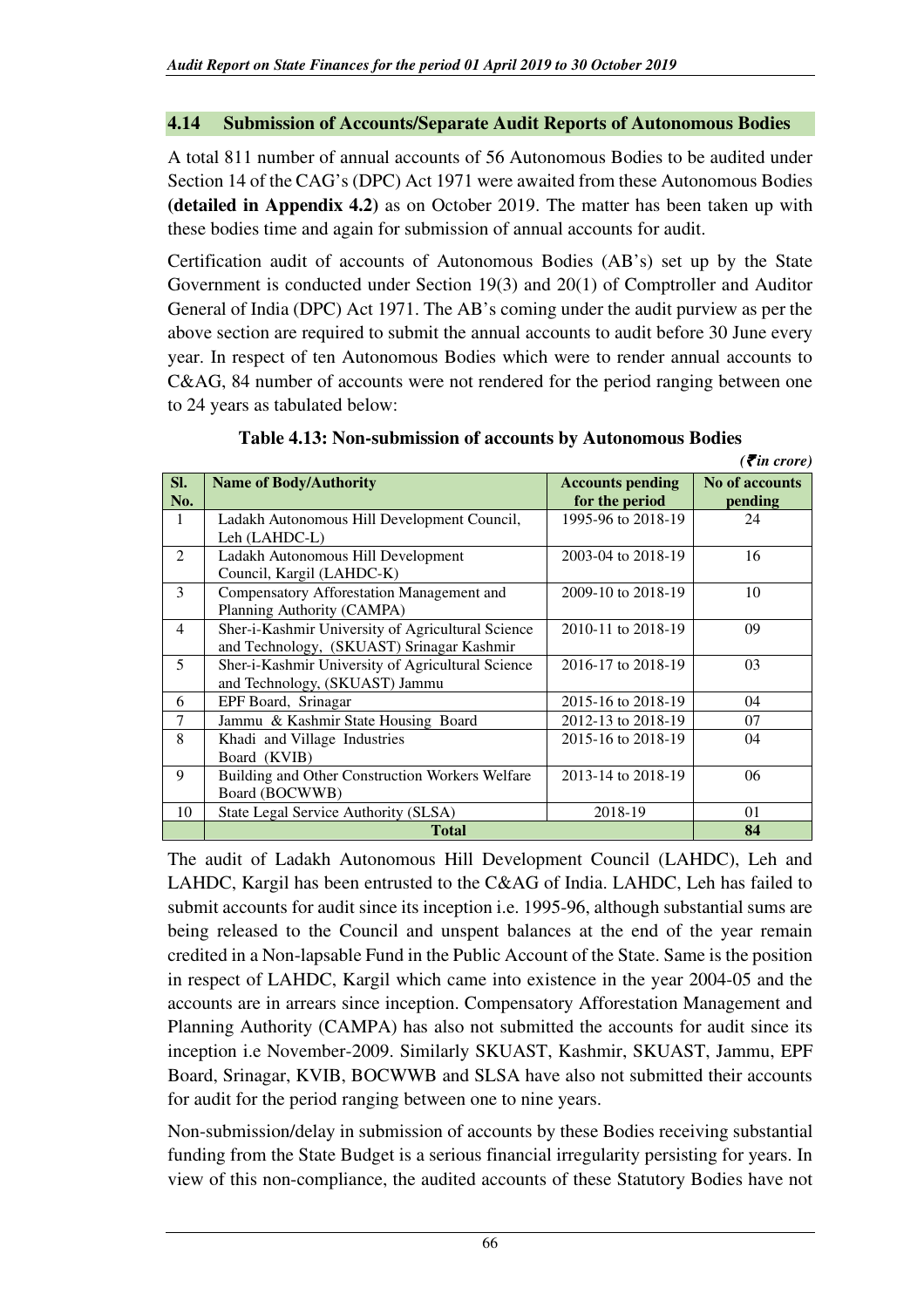so far been presented to the State Legislature, as required under the Statutes under which these Bodies were created. Delay/Arrears in finalisation of accounts carries the risk of financial irregularities going undetected and entails possibility of fraud and misappropriation. This has also deprived the State Legislature the opportunity to get a feedback on their activities and financial performance.

The Government may take up the matter with the bodies for timely preparation and submission of accounts.

# **4.15 Departmental Commercial Undertakings/Corporations/Companies**

The departmental undertakings of certain Government departments performing activities of commercial nature are required to prepare *proforma* accounts in the prescribed format annually. The finalised accounts of departmentally managed commercial and quasi-commercial undertakings reflect their overall financial health and efficiency in conducting their business. In the absence of timely finalisation of accounts, the investment of the Government, corrective measures, if any required, for ensuring accountability and improving efficiency cannot be taken on time. Besides, the delay is fraught with risk of fraud and leakage of public money.

The Heads of the Government Departments are required to ensure that the undertakings prepare such accounts and submit the same to the Accountant General (Audit), Jammu and Kashmir for audit, within a specified time frame. The Government has two such departmental undertakings: (a) Government Printing Presses at Srinagar and Jammu and (b) Public Distribution System (PDS) under the Consumer Affairs and Public Distribution Department. The *proforma* accounts of the commercial operations of both these undertakings are in arrears. The two Government Presses have not prepared their *proforma* accounts from 1968-69 to 2018-19. The *proforma* accounts have not been prepared by Food Civil Supplies & Consumer Affairs Department, Kashmir from 1975- 76 to 2018-19 and by Food Civil Supplies & Consumer Affairs Department, Jammu from 1973-74 to 1997-98 and 1999-2000 to 2018-19. Due to non-compliance with the basic requirements of the preparation of annual *proforma* accounts by the Departmentally Managed Commercial Undertakings, financial reporting may not be accurate and reliable.

The status of audit of Companies/Corporations of State of Jammu & Kashmir is shown in *Appendix 4.3*. Accounts in respect of only three companies were audited up to 2018- 19 and in respect of one company and one corporation accounts were audited up to 2017-18. In respect of 17 Companies/Corporations audit of accounts is in arrear for the period ranging between 5 to 19 years. Audit of J&K State Forest Corporation was entrusted in 1996-97 but Corporation has never submitted its account. J&K Medical Supplies Corporation Ltd. was incorporated in March 2014 and it has also never submitted its accounts. In absence of timely finalisation of accounts, results of the investment of the Government remain outside the purview of State Legislature and escape scrutiny by audit. Consequently, corrective measures, if any, required for ensuring accountability and improving efficiency cannot be taken in time. Risk of fraud and mis-utilisation of public money cannot be ruled out.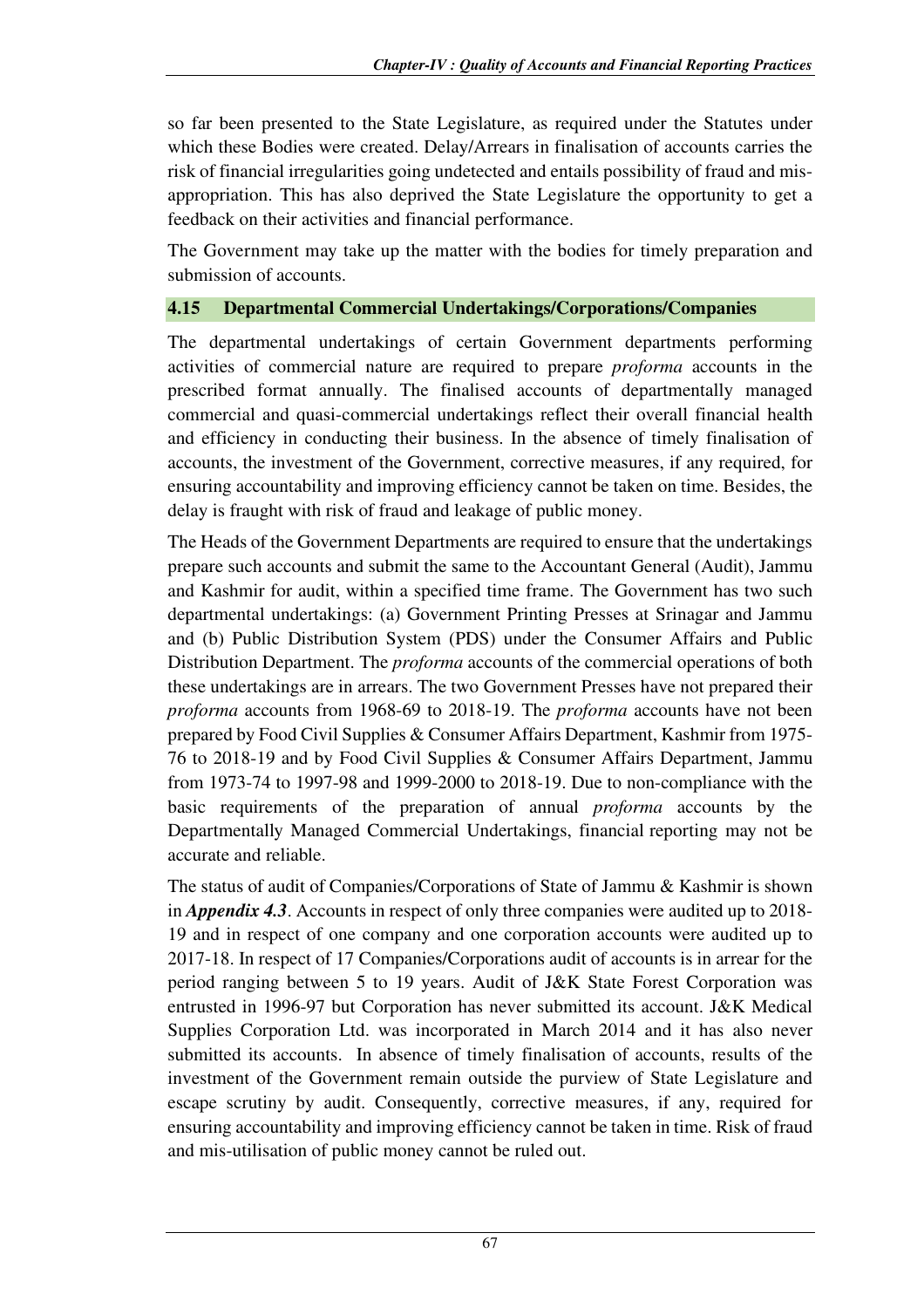The Heads of Departments in the Government are to ensure that the departmental undertakings prepare such accounts and submit the same to the Accountant General (Audit) within a specified time frame.

#### **4.16 Non-submission of details of Grants/Loans given to Bodies and Authorities**

In order to identify institutions/organisations which attract audit under Sections 14 and 15 of the Comptroller and Auditor General's (Duties, Powers and Conditions of Service) Act 1971(C&AG's DPC Act), the Government/HODs are required to furnish to Audit every year

- detailed information about the financial assistance given to various institutions,
- the purpose for which the assistance is granted, and
- total expenditure of the institutions.

Further, Regulation on Audit and Accounts (Amendments) 2020 provides that Governments and HODs, who sanction grants and/or loans to bodies or authorities, shall furnish to Audit by the end of July every year, a statement of such bodies and authorities to which grants and/or loans aggregating ₹10 lakh or more were paid during the preceding year, indicating (a) the amount of assistance, (b) the purpose for which the assistance was sanctioned and (c) the total expenditure of the body or authority. The information in this regard is not being furnished by the State Government.

#### **4.17 Follow up action on State Finances Audit Report**

To ensure accountability of executives to the issues dealt with in various Audit Reports, the State Government (Finance Department) issued instructions in June 1997 to the administrative departments to furnish to Public Accounts Committee (PAC)/Committee on Public Undertaking (COPU), *suo-motu* Action Taken Notes (ATNs) on all the audit paragraphs featuring in the Audit Reports, irrespective of the fact that these are taken up for discussion by these Committees or not. These ATNs are to be submitted to these Committees duly vetted by the Accountant General (Audit), within a period of three months from the date of presentation of Audit Reports in the State Legislature.

Report of the Comptroller and Auditor General of India on State Finances is being prepared since 2008-09 and Reports till the year 2015-16 have been tabled in the State Legislature. The State/UT has been under Governors/President rule since 20 June 2018 as such the State Finances Audit Report for the year 2016-17 to 2018-19 have been tabled in the Parliament along with the other Audit Reports. Action Taken Notes on these Reports were not furnished by the Government.

#### **4.18 Conclusions**

- $\triangleright$  Non-submission of the UCs means that the authorities have not explained as to how funds were spent over the years. There is also no assurance that the intended objectives of providing these funds have been achieved.
- $\triangleright$  Non-submission/delay in submission of accounts by the Bodies receiving substantial funding from the State Budget is a serious financial irregularity. Thus, there was no feedback on activities and financial performance of these bodies.